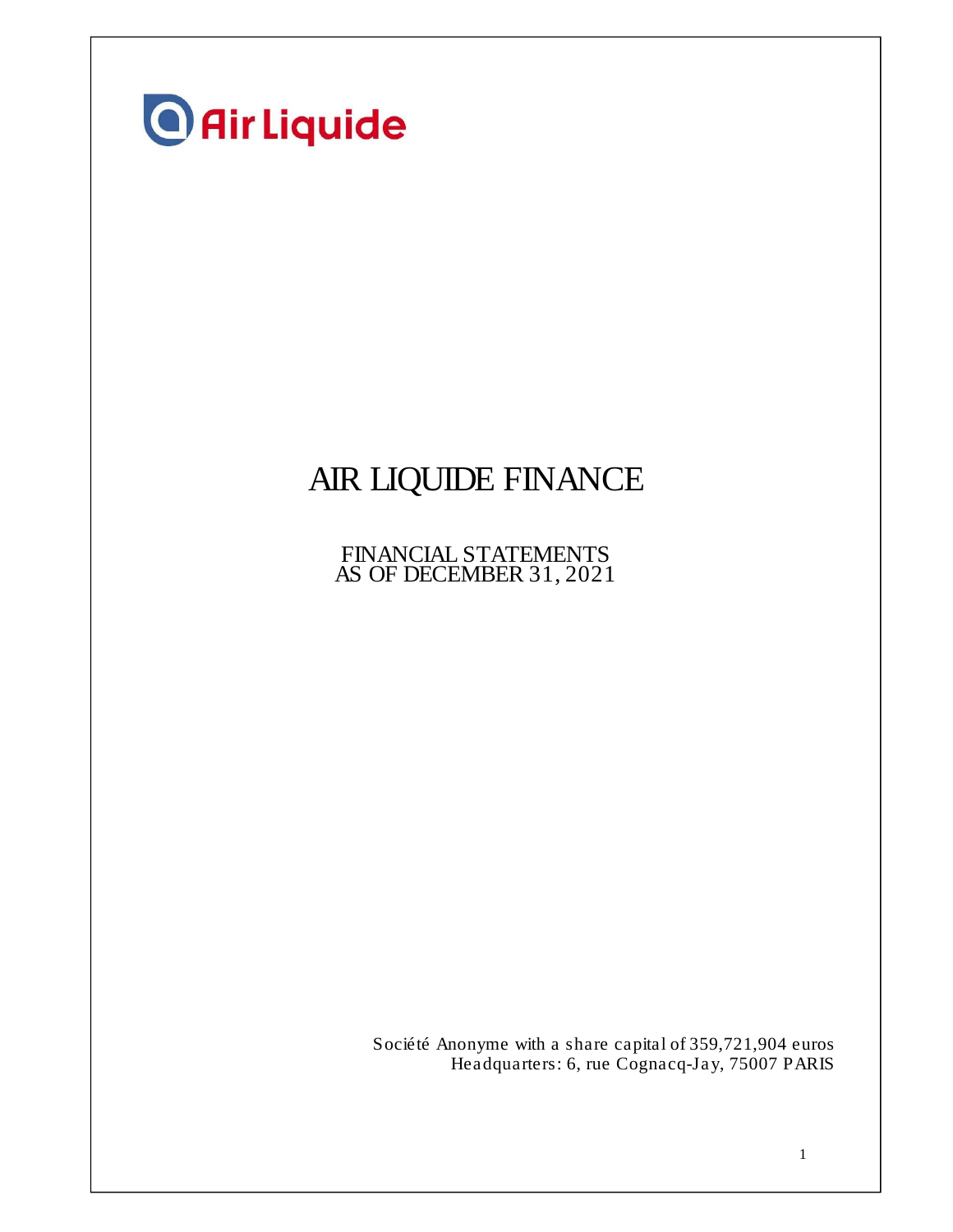# BALANCE SHEET AIR LIQUIDE FINANCE

| (In thousands of euros)                             |                  |                                    |                                                |                         |            |  |  |
|-----------------------------------------------------|------------------|------------------------------------|------------------------------------------------|-------------------------|------------|--|--|
|                                                     |                  |                                    |                                                | As of December 31, 2021 |            |  |  |
| <b>ASSETS</b>                                       |                  | <b>Gross</b><br>carrying<br>amount | Depreciation,<br>amortization and<br>provision | <b>Net</b>              | Net        |  |  |
| Capital subscribed but not called                   | <b>TOTAL I</b>   |                                    |                                                |                         |            |  |  |
| <b>INTANGIBLE ASSETS</b>                            |                  | 3,049                              |                                                | 3,049                   | 3,049      |  |  |
| PROPERTY, PLANT AND EQUIPMENT                       |                  |                                    |                                                |                         |            |  |  |
| Land                                                |                  |                                    |                                                |                         |            |  |  |
| Buildings                                           |                  |                                    |                                                |                         |            |  |  |
| Plant, machinery and equipment                      |                  |                                    |                                                |                         |            |  |  |
| Recyclable sales packaging                          |                  |                                    |                                                |                         |            |  |  |
| Other property, plant and equipment                 |                  |                                    |                                                |                         |            |  |  |
| Property, plant and equipment under construction    |                  |                                    |                                                |                         |            |  |  |
| Payments on account - property, plant and equipment |                  |                                    |                                                |                         |            |  |  |
| LONG-TERM FINANCIAL ASSETS                          |                  |                                    |                                                |                         |            |  |  |
| Equity investments                                  |                  | 341,617                            |                                                | 341,617                 | 1          |  |  |
| Loans to equity affiliates                          |                  |                                    |                                                |                         |            |  |  |
| Other long-term investment securities               |                  |                                    |                                                |                         |            |  |  |
| Loans                                               |                  | 11,032,038                         |                                                | 11,032,038              | 11,976,637 |  |  |
| Other long-term investments                         |                  |                                    |                                                |                         |            |  |  |
|                                                     | TOTAL II         | 11,376,704                         |                                                | 11,376,704              | 11,979,687 |  |  |
|                                                     |                  |                                    |                                                |                         |            |  |  |
| <b>INVENTORIES AND WORK-IN-PROGRESS</b>             |                  |                                    |                                                |                         |            |  |  |
| Raw materials and other supplies                    |                  |                                    |                                                |                         |            |  |  |
| Work-in-progress                                    |                  |                                    |                                                |                         |            |  |  |
| Semi-finished and finished goods                    |                  |                                    |                                                |                         |            |  |  |
| Bought-in goods                                     |                  |                                    |                                                |                         |            |  |  |
| Payments on account from suppliers                  |                  |                                    |                                                |                         |            |  |  |
| <b>RECEIVABLES</b>                                  |                  |                                    |                                                |                         |            |  |  |
| Trade receivables and related accounts              |                  |                                    |                                                |                         |            |  |  |
| Group company and other receivables                 |                  | 2,092,992                          |                                                | 2,092,992               | 1,457,915  |  |  |
| <b>MISCELLANEOUS</b>                                |                  |                                    |                                                |                         |            |  |  |
| Short-term financial investments                    |                  | 952                                |                                                | 952                     | 10,000     |  |  |
| Financial instruments                               |                  | 144,286                            |                                                | 144,286                 | 222,645    |  |  |
| Cash at bank and in hand                            |                  | 1,390,427                          |                                                | 1,390,427               | 1,037,141  |  |  |
| PREPAYMENTS AND ACCRUED INCOME                      |                  |                                    |                                                |                         |            |  |  |
| Prepaid expenses                                    |                  | $7\phantom{.0}$                    |                                                | $7\phantom{.0}$         | 5          |  |  |
|                                                     | <b>TOTAL III</b> | 3,628,664                          |                                                | 3,628,664               | 2,727,706  |  |  |
| Loan issue costs to be amortized                    |                  | TOTAL IV TOTAL IV 21,875           |                                                | 21,875                  | 24,049     |  |  |
| Bond redemption premiums                            |                  | TOTAL VTOTAL V 30,727              |                                                | 30,727                  | 31,721     |  |  |
| Unrealized foreign exchange losses                  | TOTAL VITOTAL VI | 7,028                              |                                                | 7,028                   |            |  |  |
| <b>TOTAL ASSETS (I to VI)</b>                       |                  | 15,064,998                         |                                                | 15,064,998              | 14,763,163 |  |  |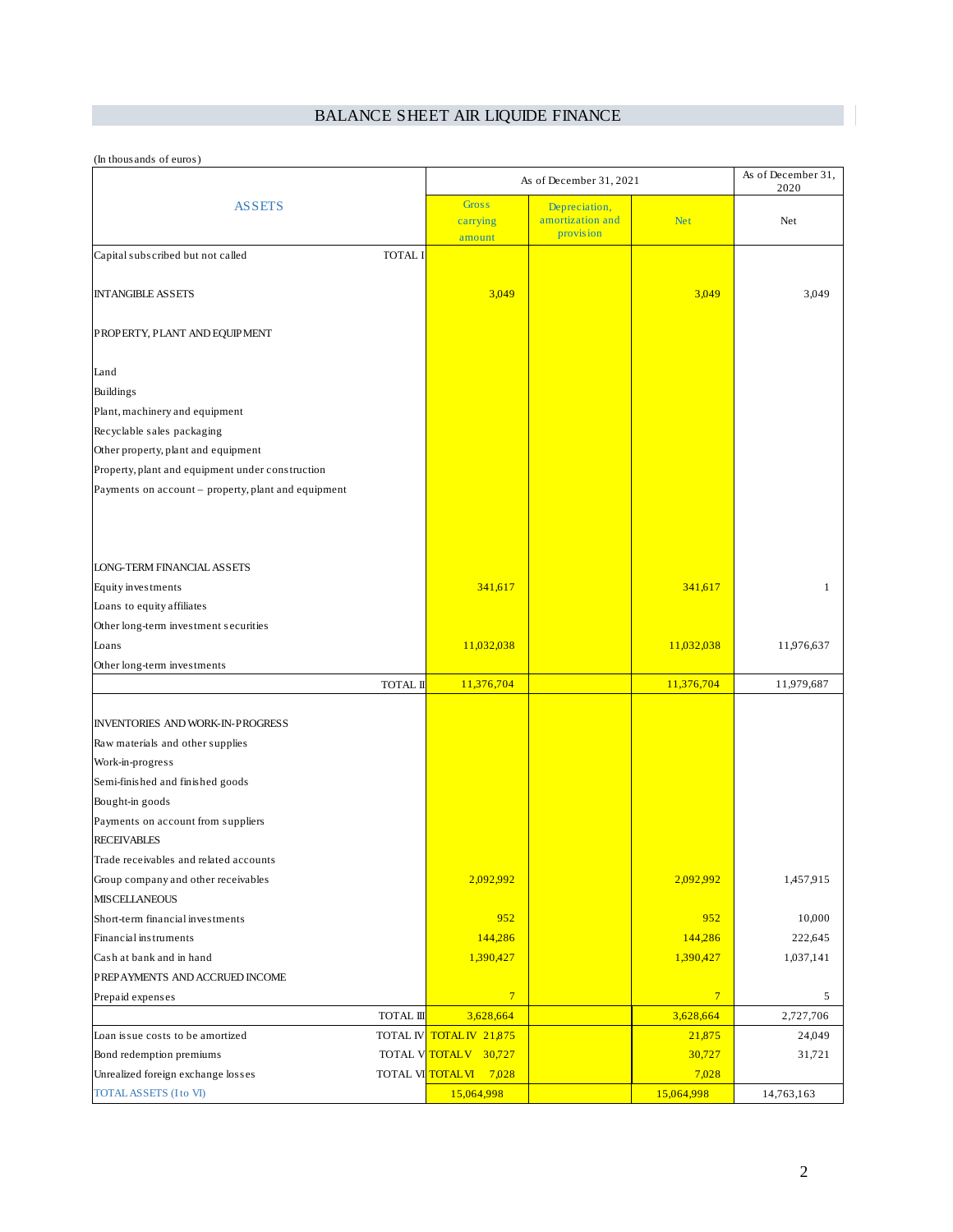# BALANCE SHEET AIR LIQUIDE FINANCE

(In thous ands of euros)

|                                                                  | As of December 31,<br>2021                        | As of December 31,<br>2020 |
|------------------------------------------------------------------|---------------------------------------------------|----------------------------|
| <b>LIABILITIES AND SHAREHOLDERS' EQUITY</b>                      | Before approval of<br>the financial<br>statements |                            |
| SHAREHOLDERS' EQUITY                                             |                                                   |                            |
| Share capital                                                    | 359,722                                           | 102,000                    |
| Additional paid-in capital                                       | 84,332                                            | 884                        |
| Reserves:                                                        |                                                   |                            |
| - Legal reserve                                                  | 10,200                                            | 10,801                     |
| - Tax-driven reserves                                            |                                                   |                            |
| General reserve                                                  |                                                   |                            |
| - Contingency reserve                                            |                                                   |                            |
| - Depreciation or amortization fund                              |                                                   |                            |
| - Translation reserve                                            |                                                   |                            |
| Retained earnings                                                | 28                                                | 46                         |
| Net income (loss) for the year                                   | 46,141                                            | 56,801                     |
| Investment subsidies                                             |                                                   |                            |
| Other tax-driven provisions                                      |                                                   |                            |
| <b>TOTALI</b>                                                    | 500,423                                           | 170,532                    |
| EQUITY EQUIVALENTS                                               |                                                   |                            |
| Proceeds from issues of participating securities                 |                                                   |                            |
| Subordinated loans                                               |                                                   |                            |
| <b>TOTAL II</b>                                                  |                                                   |                            |
| <b>PROVISION</b>                                                 |                                                   |                            |
| Provisions                                                       | 1,060                                             | 1,533                      |
| <b>TOTAL III</b>                                                 | 1,060                                             | 1,533                      |
|                                                                  |                                                   |                            |
| <b>LIABILITIES</b>                                               |                                                   |                            |
| Convertible bonds                                                |                                                   |                            |
| Other bonds                                                      | 10,839,533                                        | 11,049,778                 |
| Bank borrowings                                                  | 209,166                                           | 172,018                    |
| Other borrowings                                                 | 655,478                                           | 659,318                    |
| Payments on account from customers                               |                                                   |                            |
| Trade payables and related accounts                              |                                                   |                            |
| Tax and employee-related liabilities                             | 542                                               | 575                        |
| Accounts payable in respect of fixed assets and related accounts |                                                   |                            |
| Amounts payable to Group and other companies                     | 2,858,779                                         | 2,700,644                  |
| Dividends                                                        |                                                   |                            |
| Financial instruments                                            | 17                                                | 6,277                      |
| ACCRUALS AND DEFERRED INCOME                                     |                                                   |                            |
| Deferred income                                                  |                                                   |                            |
| <b>TOTAL IV</b>                                                  | 14,563,515                                        | 14,588,610                 |
| Unrealized foreign exchange gains<br><b>TOTAL V</b>              |                                                   | 2,488                      |
| TOTAL LIABILITIES AND SHAREHOLDERS' EQUITY (I to V)              | 15,064,998                                        | 14,763,163                 |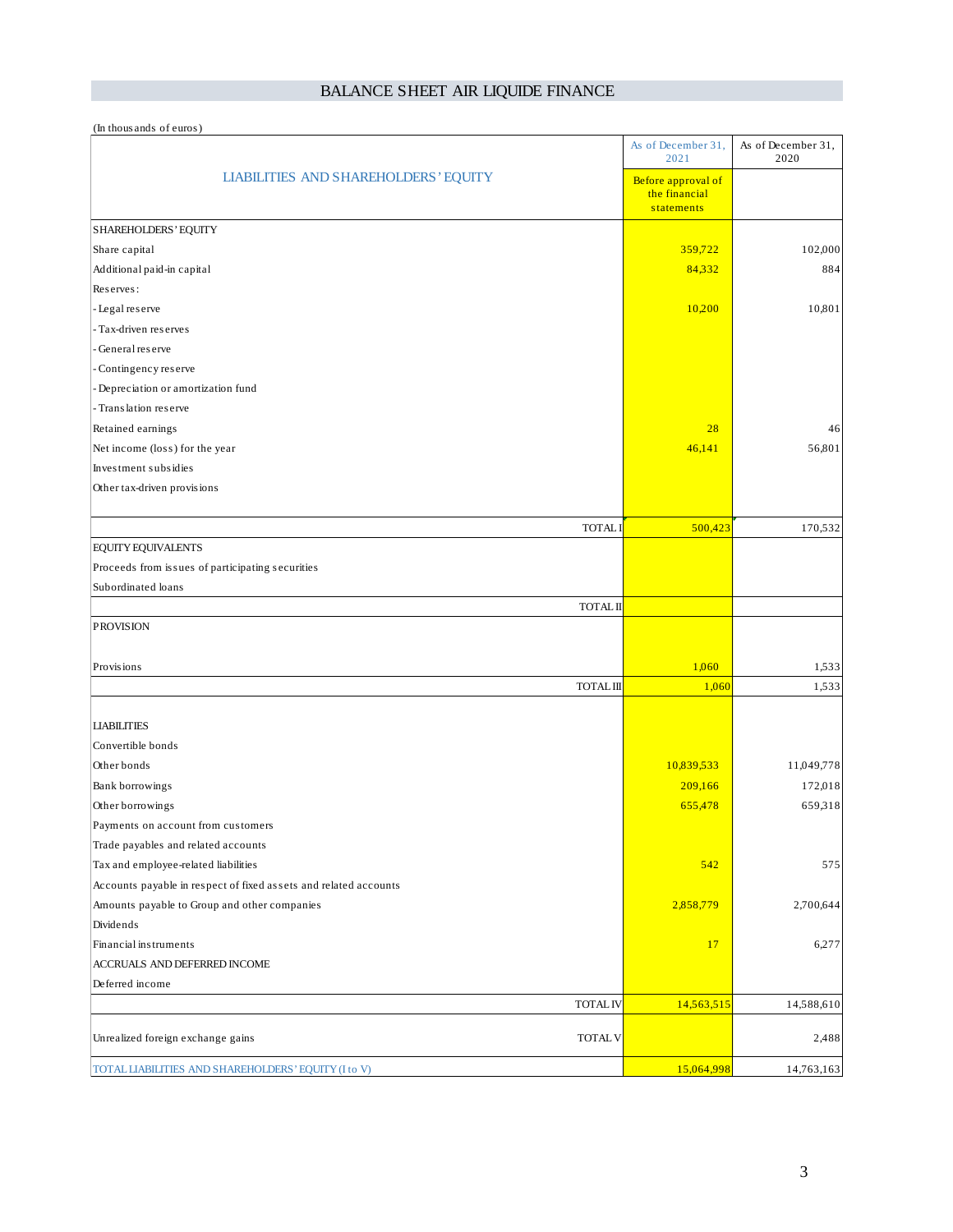### INCOME STATEMENT AIR LIQUIDE FINANCE

### (In thous ands of euros)

| Income statement                                                                                | As of December 31,<br>2021 | As of December 31,<br>2020 |
|-------------------------------------------------------------------------------------------------|----------------------------|----------------------------|
| OPERATING INCOME                                                                                |                            |                            |
| Sales of goods and services                                                                     |                            |                            |
| Change in inventories and WIP                                                                   |                            |                            |
| Capitalized production                                                                          |                            |                            |
|                                                                                                 |                            |                            |
| Total operating income (I)                                                                      |                            |                            |
| OPERATING EXPENSES                                                                              |                            |                            |
| Purchases of raw materials and other supplies                                                   |                            |                            |
| Change in inventories of raw materials and supplies                                             |                            |                            |
| External charges                                                                                | 6,414                      | 6.651                      |
| Duties and taxes other than corporate income tax                                                | 661                        | 689                        |
| Personnel expenses                                                                              |                            |                            |
| Depreciation, amortization and impairment losses                                                |                            |                            |
| Total operating expenses (II)                                                                   | 7,075                      | 7,340                      |
|                                                                                                 |                            |                            |
| NET OPERATING INCOME/(LOSS) (I - II)                                                            | (7,075)                    | (7,340)                    |
| <b>FINANCIAL INCOME</b>                                                                         |                            |                            |
| Financial income from equity affiliates                                                         |                            |                            |
| Revenues from other marketable securities and long-term loans                                   |                            |                            |
| Other interest and similar income                                                               | 349,100                    | 365,456                    |
| Reversals of impairment and provisions, expense reclassifications                               |                            |                            |
| Foreign exchange gains                                                                          |                            |                            |
|                                                                                                 |                            |                            |
| Total financial income (III)                                                                    | 349,100                    | 365,456                    |
| <b>FINANCIAL EXPENSES</b>                                                                       |                            |                            |
| Amortization, impairment and provisions                                                         | 6,067                      | 7,867                      |
| Interest and similar charges                                                                    | 266,861                    | 268,916                    |
| Other financial charges                                                                         | 11,774                     | 12,483                     |
| Foreign exchange losses                                                                         | 1,998                      | 2,869                      |
| Total financial expenses (IV)                                                                   | 286,700                    | 292,135                    |
| NET FINANCIAL INCOME/(LOSS) (III - IV)                                                          | 62,400                     | 73,321                     |
| NET INCOME/(LOSS) FROM ORDINARY ACTIVITIES BEFORE TAX (I - II + II $\left[ \cdot \right]$ - IV) | 55,325                     | 65,981                     |
|                                                                                                 |                            |                            |
| EXCEPTIONAL INCOME (V)                                                                          |                            | 1                          |
|                                                                                                 |                            |                            |
| <b>EXCEPTIONAL EXPENSES (VI)</b>                                                                |                            |                            |
| Exceptional charges on non-capital operations                                                   |                            | 3                          |
|                                                                                                 |                            |                            |
| NET EXCEPTIONAL ITEMS (V - VI)                                                                  |                            | (2)                        |
| <b>CORPORATE INCOME TAX</b>                                                                     | 9,184                      | 9,178                      |
| NET INCOME FOR THE YEAR                                                                         | 46,141                     | 56,801                     |
|                                                                                                 |                            |                            |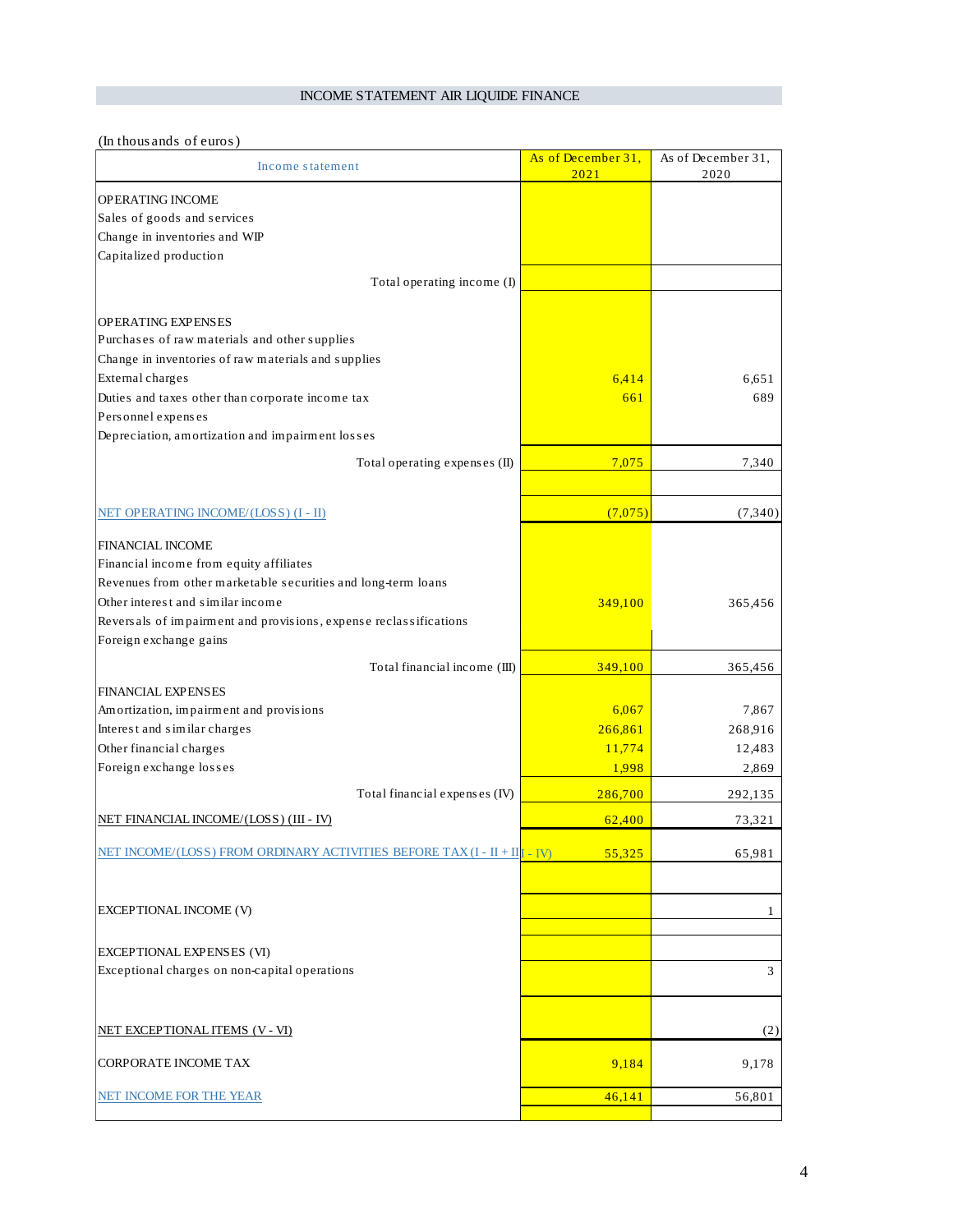# Summary to the Air Liquide Finance company financialstatements

| 1.              |  |  |
|-----------------|--|--|
| 2.              |  |  |
| 3.              |  |  |
| 4.              |  |  |
| 5.              |  |  |
| 6.              |  |  |
| 7.              |  |  |
| 8.              |  |  |
| 9.              |  |  |
|                 |  |  |
| 1.              |  |  |
| 2.              |  |  |
| 3.              |  |  |
| 4.              |  |  |
| 5.              |  |  |
| 6.              |  |  |
| 7.              |  |  |
| 8.              |  |  |
| 9.              |  |  |
| 10 <sub>1</sub> |  |  |
|                 |  |  |
|                 |  |  |
|                 |  |  |
| 14              |  |  |
| 15.             |  |  |
|                 |  |  |
|                 |  |  |
|                 |  |  |
|                 |  |  |

This document is a free translation into English, for information purposes only, of the French language 'Comptes au 31 décembre 2021" prepared by Air Liquide Finance. In the event of any ambiguity or conflict between corres ponding statements or other items contained in these documents, the relevant statements or items of the French language document shall prevail.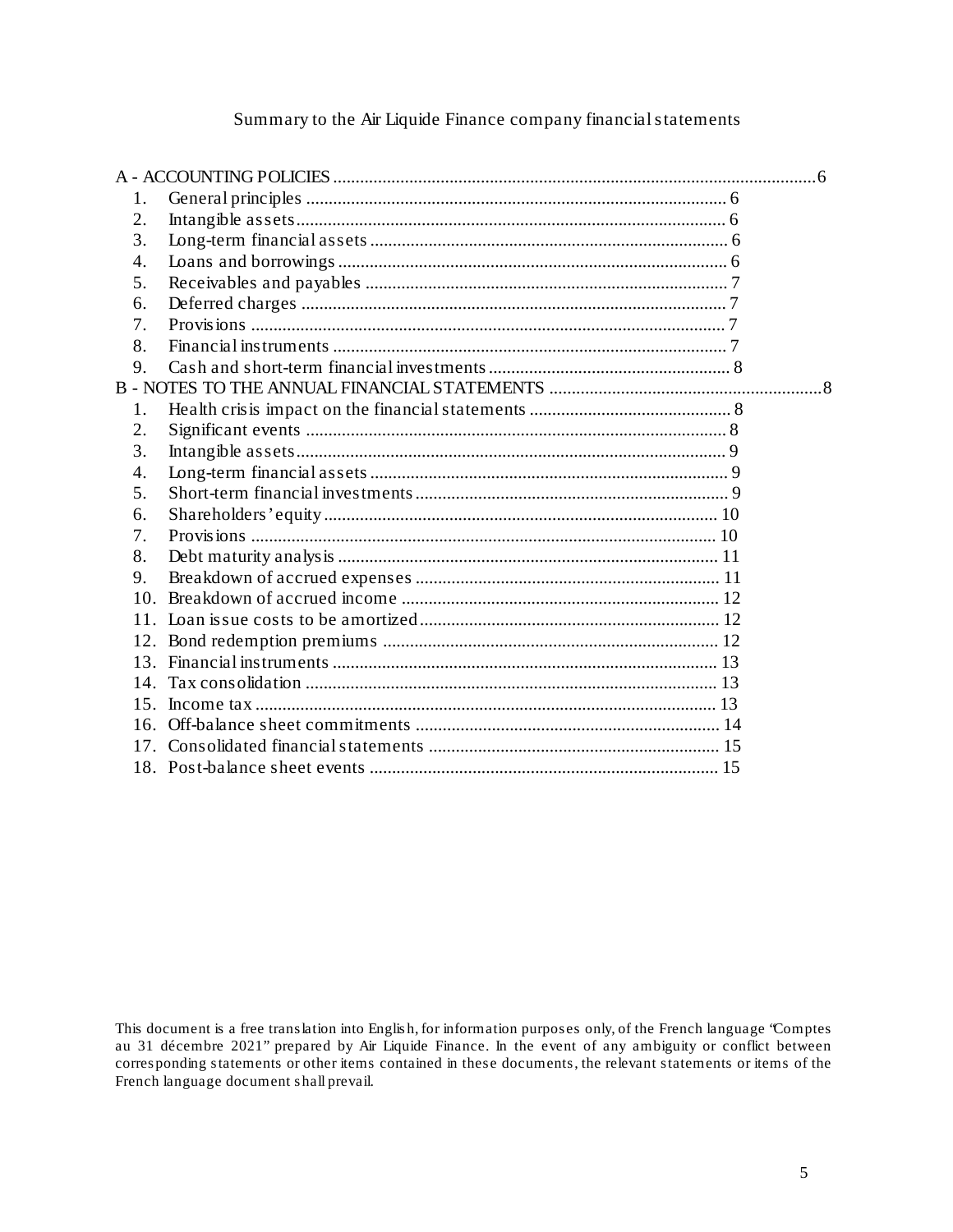### A - ACCOUNTING POLICIES

### 1. General principles

The financial statements of Air Liquide Finance S.A. have been prepared in accordance with general accounting principles applicable in France and in particular thos e of the French GeneralChart of Accounts (Plan Comptable Général) and the French Commercial Code.

The financial statements have been prepared on a going concern basis.

Since January 1, 2017, Air Liquide Finance apply accounting standard  $n^{\circ}$  2015-05 issued by ANC (Autorité des Normes Comptables) on J uly 2nd, 2015

### 2. Intangible assets

Intangible assets are stated at purchas e price.

An impairment test is carried out at year-end. Impairment loss es are recorded for purchas ed goodwill where its gross value exceeds its closing value.

### 3. Long-term financial ass ets

Equity investments and other long-term investment s ecurities are recorded at historical value on the balance sheet.

An impairment provision is recorded where the carrying amount of long-term investments exceeds their closing value.

### 4. Loans and borrowings

Loans and borrowings are recorded at nominal value on the balance sheet.

Loans granted with a maturity of one year or more from the beginning are classified in long-term financial assets. Loans granted with a maturity of less than one year from the beginning and current cash accounts set up with the group companies are classified in receivables. A provision for depreciation is accrued when there is a risk of non-recovery.

The financing provided by the group is classified in "other borrowings" for borrowings and in "amounts payable to Group and other companies " for cas h current accounts and short-term negotiable instruments issued through its subsidiary Air Liquide US LLC on the US market (US commercial papers). Financing from sources outside the Group is classified in "other bonds" for bonds and private investments, and in "bank borrowings"for commercial paper and bank overdrafts.

Loans and Borrowings in foreign currency are accounted for their counter-value in euros applicable at the inception date.

At closing date:

- Loans and Borrowings are revaluated at closing rate
- Differences between counter-value in euros at inception and closing date are accounted for in the balance sheet in unrealized foreign exchange gains/loss es
- Unrealized foreign exchange loss es which are not compens ated are specifically analyzed. A contingency provision is recognized in totality when operations are not hedged. As for hedged operations, no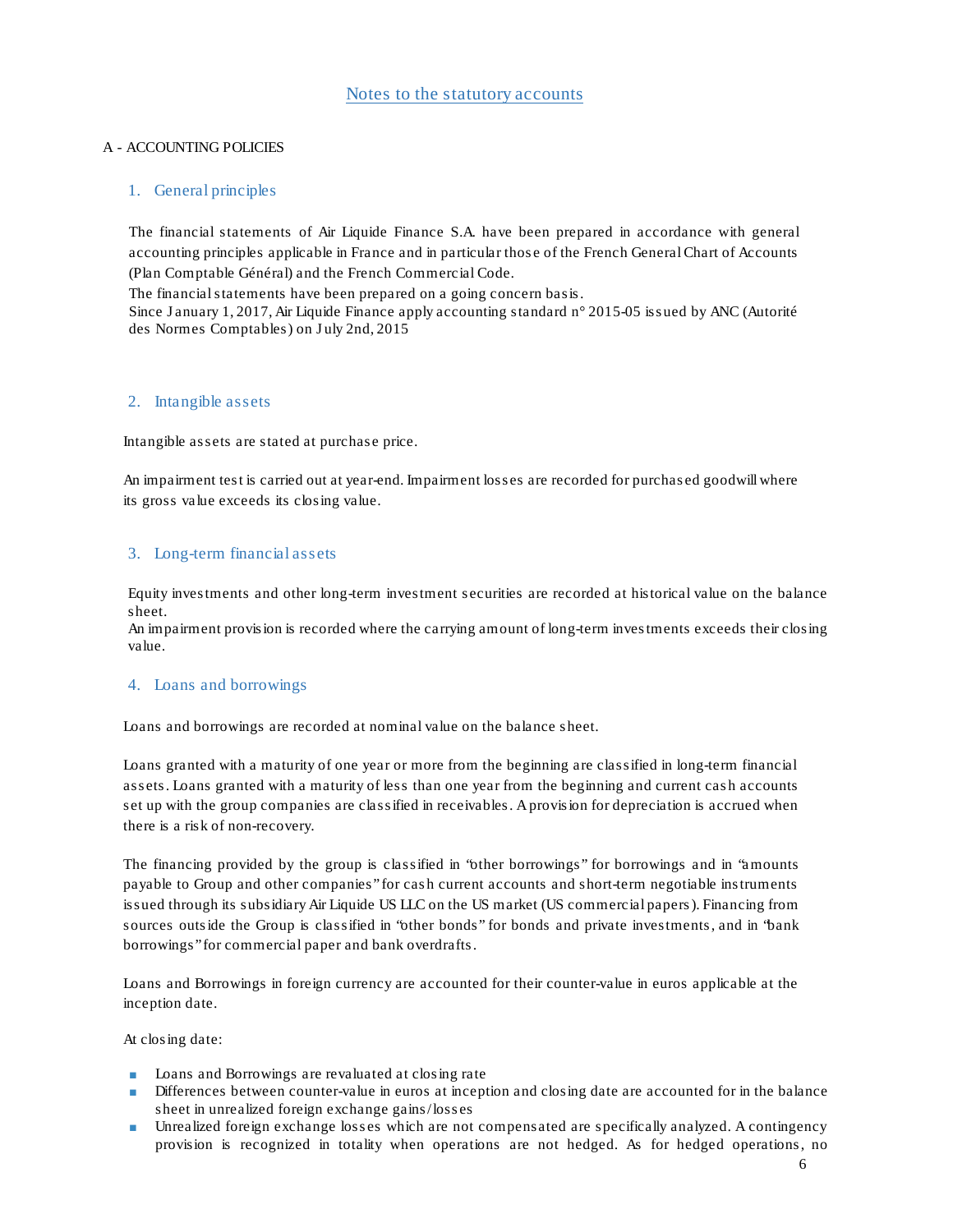contingency provision is recognized except when a risk linked to a partial inefficiency of the hedging relations hip is identified

### 5. Receivables and payables

Receivables and payables are stated at nominal value.

At the year-end, differences arising from the translation of receivables and payables denominated in a foreign currency are recognized in suspens e accounts in assets and liabilities ("Unrealized foreign currency gains or loss es ").

Acontingency provision is recorded for unrealized foreign exchange loss es.

### 6. Deferred charges

Loan issue costs and premiums are recorded in deferred charges and amortized on a straight-line basis over the term of the loan. In the income statement, amortization is recorded in external charges for issue costs, and in amortization, impa irment and provisions under financial expenses for issue premiums.

#### 7. Provisions

The deferred tax method is applied for the preparation of the financial statements. Deferred tax liabilities are recorded under provisions for taxes.

### 8. Financial instruments

The company provides s hort-term and long-term financing to the Group s ubsidiaries through loans and cas hpool denominated in foreign currency.

The operationalsubsidiaries of the Group contract purchases and s elling of forward currency transactions with Air Liquide Finance. Air Liquide Finance contracts symmetrically purchases and selling of forward currency trans actions with external counterparts.

#### - Currency hedging

The exposure resulting from these operations are hedged through bonds issuances and  $/$  or borrowings contracted directly in foreign currency, and various financial instruments, mostly foreign exchange forwards and cross-currency swaps.

Regarding foreign exchange forward derivatives, the company recognizes swap points in the balance sheet (on line "financial instruments ") and amortize them on a linear basis throughout the life of the hedging instruments.

Regarding cross-currency swaps, interests on each leg (borrowing and lending) are accounted for in the P&L ("other interest and similar income") at the time they are incurred, with a counterpart in the balance sheet in the line "other borrowings ".

The realized res ult due to hedging instruments is presented symmetrically at the same time and in the same financial statement line as the realized result generated by the underlying hedged operation. Likewise, unrealized results linked to the foreign exchange part of hedging instruments are presented in the same financialstatement line in the balance s heet as unrealized foreign exchange gains / loss es recognized for the underlying hedged operations.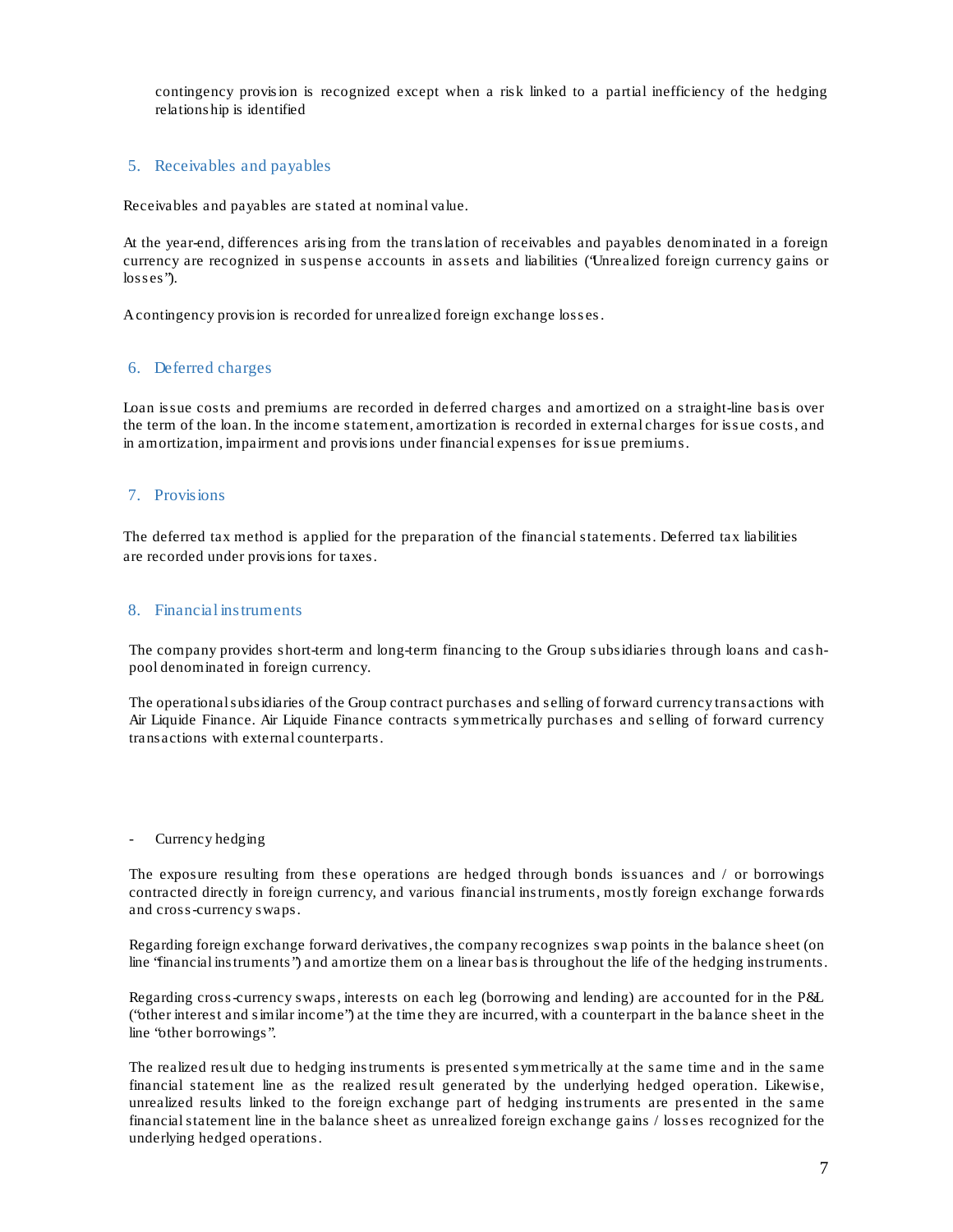When hedging instruments are realized before the underlying hedged operations, the realized gains / losses are accounted for in the balance sheet in the line 'financial instruments'. These gains / losses are recognized in the P&L only when the symmetrical gains / loss es linked to the underlying hedged operations are realized and impact the P&L.

When derivative instruments do not qualify for hedge accounting, they are considered as isolated openpositions:

Realized gains / losses are recognized in the P&L

At the closing date, unrealized gains / losses are accounted for in the balance s heet on line "financial instruments". Only unrealized losses impact the P&L, through the recognition of a contingency provision.

- Hedging of interest rates

In order to mitigate the risk of a rise in interest rates which could have an impact on future refinancing debts, the company may contract interest rate hedges that cover interest rate fluctuations between the inception date of the hedge and the expected inception date of the hedged bond emission. This materializes by a cash settlement (paid or received) at the hedged bond emission date. This cas h settlement is initially accounted for on line "financial instrument"and is amortized during the life of the hedged bond emission.

### 9. Cash and short-term financial investments

Bank liquidities are valued at their nominal value. Foreign currency liquidities are converted to and recorded in euros at the year-end closing exchange rate.

Short-term financial investments are valued at cost. Unrealized capital loss es are estimated on the basis of the closing fair value of investments and are impaired where necess ary.

#### B - NOTES TO THE ANNUAL FINANCIAL STATEMENTS

#### 1. Health crisis impact on the financialstatements

Air Liquide Finance continues to operate in a context of health crisis without significant impact during the year 2021.

Furthermore, Air Liquide Finance analyzed trigger events of impairment on loans granted to the Group subsidiaries and did not identify any iss ue regarding the value of s uch loans as at December 31 2021.

#### 2. Significant events

In May 2021, Air Liquide Finance had successfully launched its first green bond issue, by raising 500 millions Euros maturing 10 years which be dedicated to financing and refinancing the development of several sustainable projects particularly focus on the development of hydrogen, biogas and oxygen projects.

In J une 2021, Air Liquide Finance cancelled a USD hedging rate option for a notional amount of 100 million dollars following the decision to not issue in US dollar in September 2021. This cancellation negatively impacted the company net financial income by 8.8 million dollars (7.3 M€).

During the year, the company Air Liquide International contributed its stake in the company AL Belgique to Air Liquide Finance under the preferential regime of articles 210 A and B of the Code Général des Impôts ("CGI"), this stake, whos e total amount is 341.6 million euros, being assimilated to a complete branch of activity. The Air Liquide Finance shares received by Air Liquide International in consideration for the contribution were allocated free of charge to Air Liquide SA, after obtaining the approval provided for in article 115-2 bis of the CGI. Thes e preparatory operations enabled the completion in 2022 of the simplified cross-boder merger operation of Air Liquide Belgium into Air Liquide Finance (see note 18).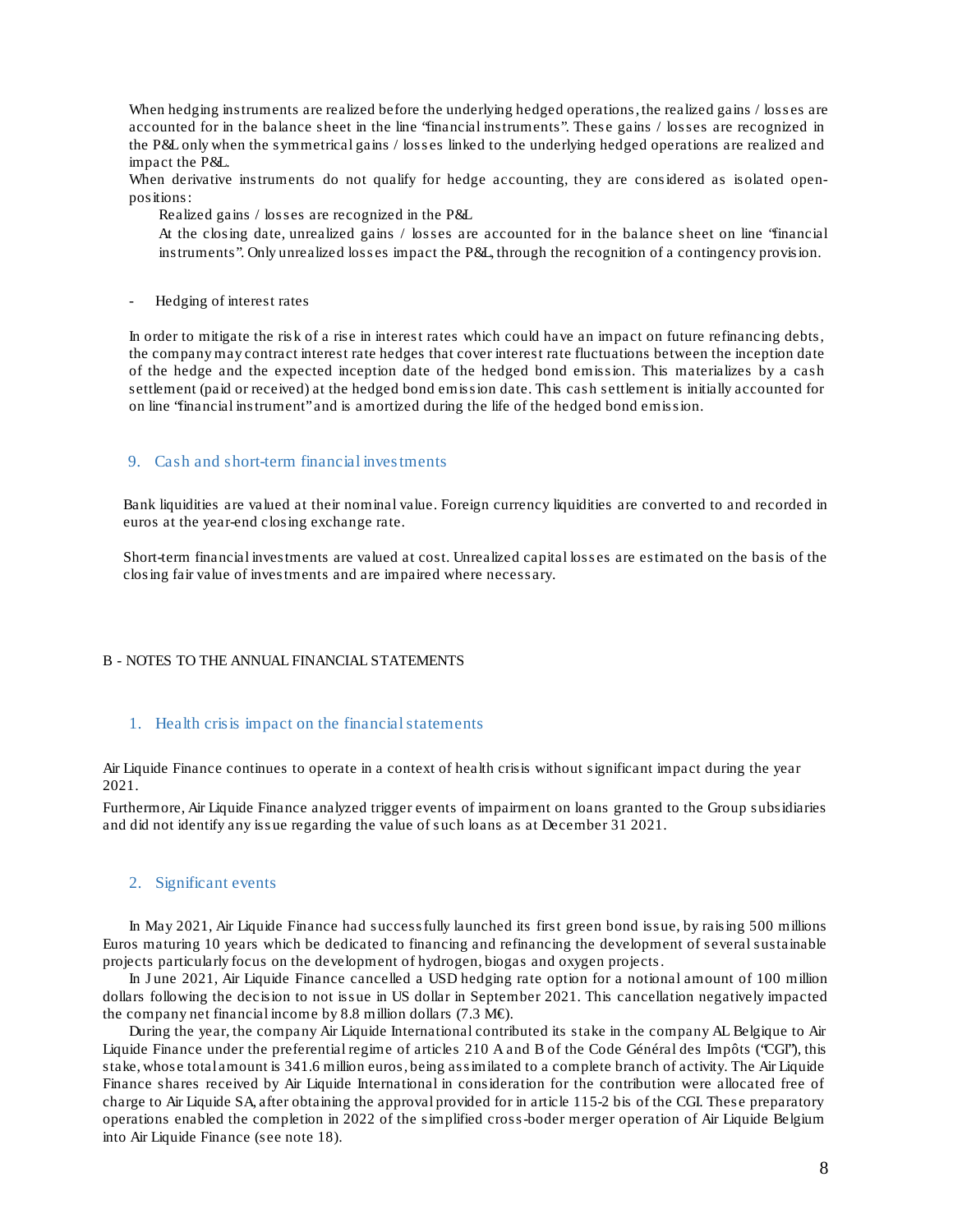### 3. Intangible assets

To s eparate its industrial activities from its financing activity, L'Air Liquide S.A. created Air Liquide Finance, a wholly owned French subsidiary in 1999.

In 2001, L'Air Liquide S.A. transferred the financing and interest rate and cash flow risk management of the Group and its s ubsidiaries to Air Liquide Finance.

Purchas ed goodwill for the amount of 3,049 thousand euros was recorded at the time of the transfer. This purchased goodwill was not impaired as of December 31, 2021.

### 4. Long-term financial assets

Changes in the gross value of long-term investments break down as follows:

| (In thousands of euros)     | Gross value as of<br>January 1, 2021 | Increases | Decreases   | Gross value as of<br>December 31, 2021 |
|-----------------------------|--------------------------------------|-----------|-------------|----------------------------------------|
| Equity investments          |                                      | 341,616   |             | 341,617                                |
| Loans                       | 11,976,637                           | 787,202   | (1,731,801) | 11,032,038                             |
| Other long-term investments |                                      |           |             |                                        |
| Total                       | 11,976,638                           | 1,128,818 | (1,731,801) | 11,373,655                             |

Air Liquide Finance holds 100% of Air Liquide US LLC, in order to borrow on the US market.

The increas e on the Equity investments comes from the contribution of 99.94% of Air Liquide Belgium shares by Air Liquide International and the purchase of the remaining 0.06% from Air Liquide Deutschland.

The variance in long-term financial investments excluding equity investments is attributable to repayments and to new loans granted to Air Liquide Group subsidiaries during the year.

The main decreases of the period corres pond to a loan repayment of 1 billion US dollars (891 million euros) by American Air Liquide, a loan repayment of 525 million euros by Air Liquide International, a loan repayment of 1.4 billion CNY(180 million euros) by Air Liquide China.

The main increases of the period are a new loan of 120 million euros to Air Liquide France Industries (IndustrialMerchant branch), and also the currency impact on American Air Liquide loans for 342 million euros due to the appreciation of the US dollar against euro.

### 5. Short-term financial investments

The item breaks down as follows:

| (In thousands of euros) | December 31, 2021 |
|-------------------------|-------------------|
|                         |                   |
| Certificate of deposit  |                   |
| Term deposit            |                   |
| Mutual fund             | 885               |
| Prepaid interest        |                   |
|                         |                   |
| Fotal                   |                   |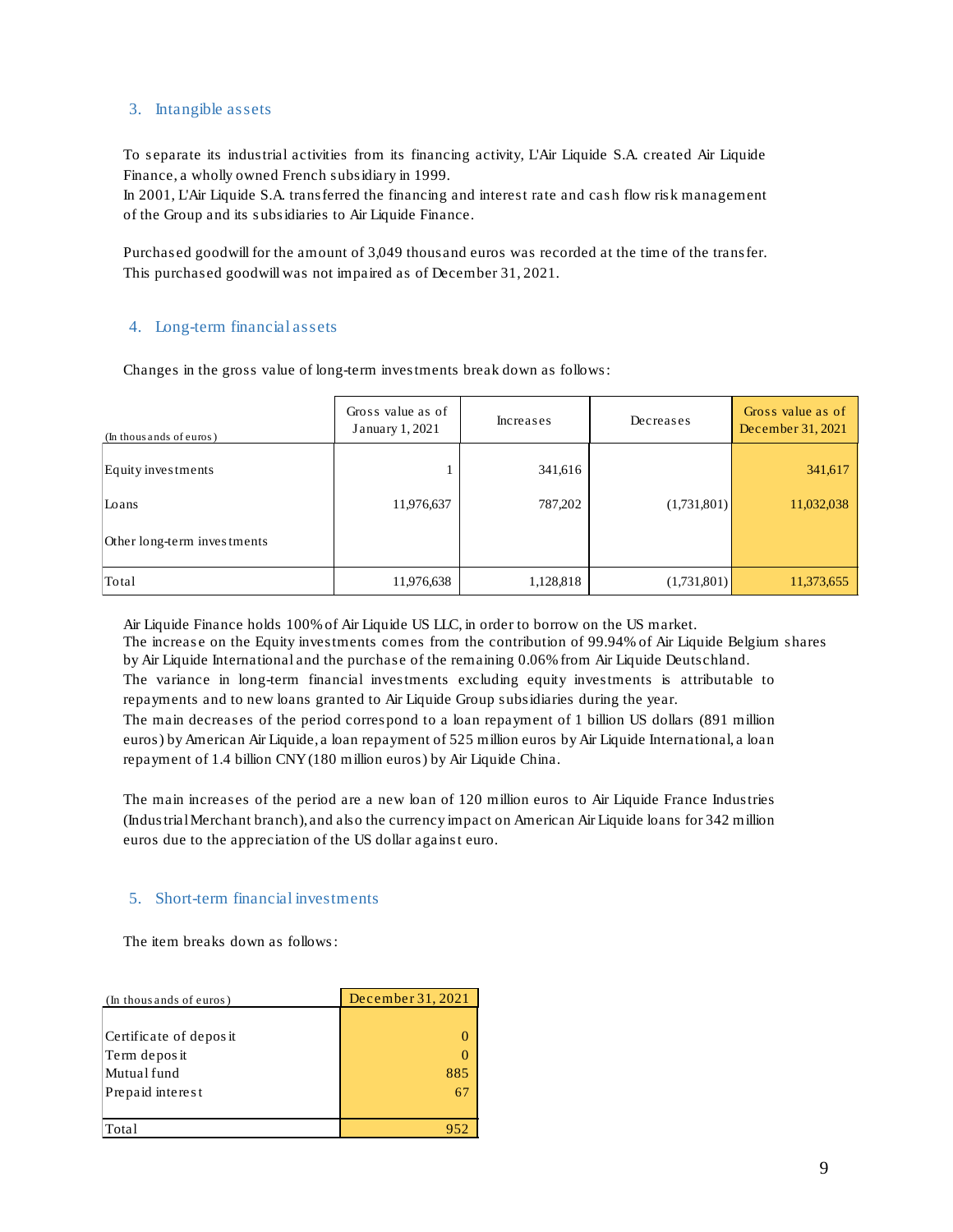### 6. Shareholders'equity

As of December 31, 2021, the s hare capital compris ed 21,160,112 ordinary s hares each with a par value of 17 euros.

| In thousand euros               | As of December 31,<br>$2020$ (before<br>appropriation of<br>earnings) | Appropriation of<br>2020 net income<br>(following AGM<br>decision of<br>05.25.2021) | Capital increase | Other<br>changes | As of December 31,<br>$2021$ (before)<br>appropriation of<br>$\text{earnings}$ ) |
|---------------------------------|-----------------------------------------------------------------------|-------------------------------------------------------------------------------------|------------------|------------------|----------------------------------------------------------------------------------|
|                                 |                                                                       |                                                                                     |                  |                  |                                                                                  |
| Share capital                   | 102,000                                                               |                                                                                     | 257,722          |                  | 359,722                                                                          |
| Additional paid-in capital      | 884                                                                   |                                                                                     | 83,449           |                  | 84332                                                                            |
| Revaluation reserve             |                                                                       |                                                                                     |                  |                  |                                                                                  |
| Legal reserve                   | 10,801                                                                | (601)                                                                               |                  |                  | 10,200                                                                           |
| Long-term capital gains reserve |                                                                       |                                                                                     |                  |                  |                                                                                  |
| Other reserves                  |                                                                       |                                                                                     | $\mathbf{0}$     |                  |                                                                                  |
| Retained earnings               | 46                                                                    | (18)                                                                                |                  |                  | 28                                                                               |
| Net profit for the year         | 56,801                                                                | (56,801)                                                                            |                  | 46,141           | 46,141                                                                           |
| Total                           | 170,532                                                               | (57, 420)                                                                           | 341,171          | 46,141           | 500,423                                                                          |

Following the decision of the Annual Shareholders'Meeting of May 25, 2021 appropriation of 2020 net profit includes dividend payment for 57,420 thous and euros.

The Extraordinary Shareholders' Meeting of October 22, 2021 decided to increase the Capital by 257,722 thous and euros by creating 15,160,112 new shares of 17 euros in compensation for the contribution of Air Liquide Belgium. The difference between the value of the contribution and the amount of the capital increase, i.e. an amount of 83,449 thousand euros is entered under "contribution premium".

### 7. Provisions

The change in deferred tax liabilities is primarily due to the amortization of loan issue costs and premiums, which had been immediately deducted for tax purposes in prior years.

Considering thes e depreciation and amortization charges, deferred taxes totaled 1,060 thous and euros as of December 31, 2021, compa red to 1,533 thous and euros as of December 31, 2020.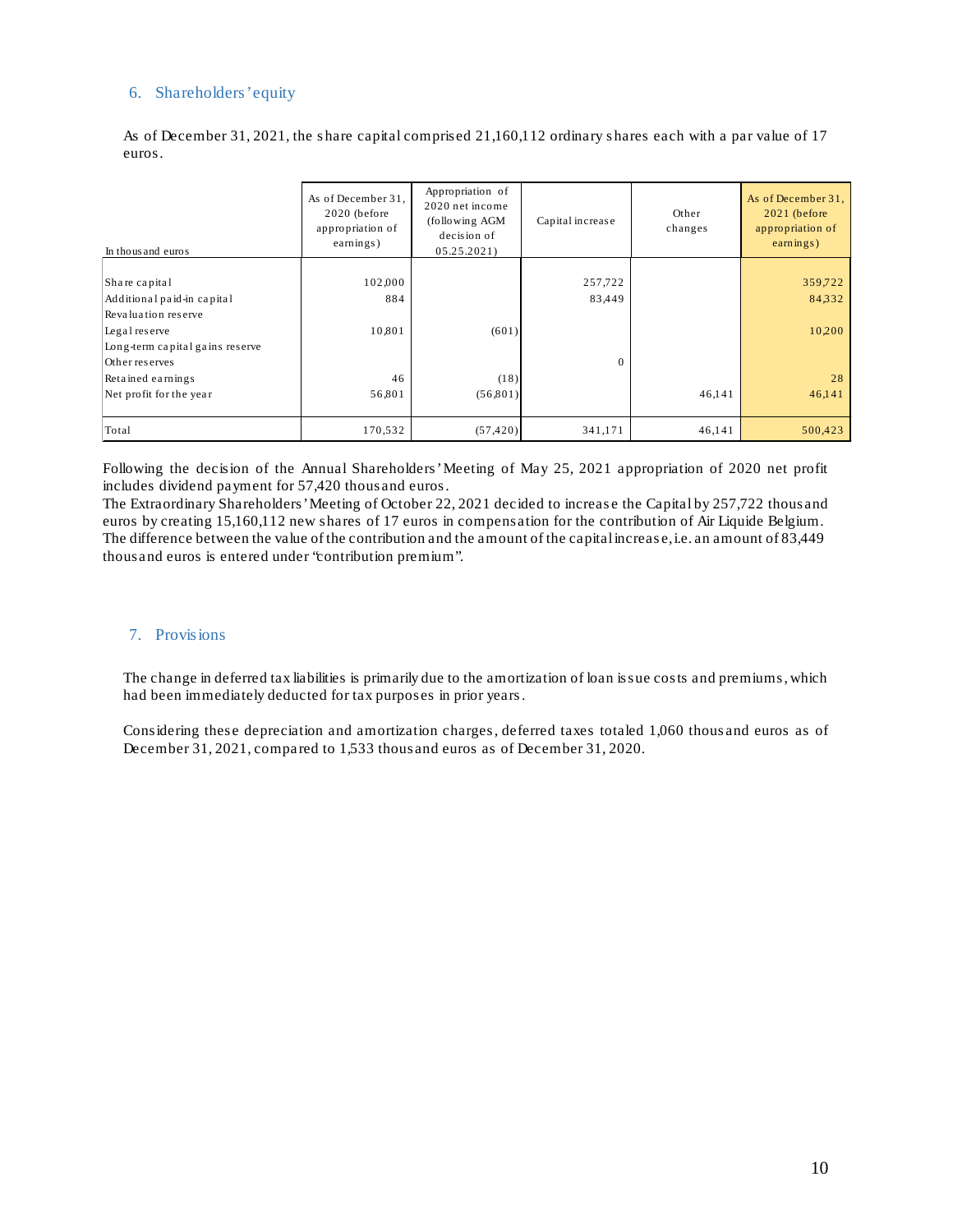# 8. Debt maturity analysis

In thous and euros

| <b>ASSETS</b>                          | Gross amount as of<br>December 31, 2020 | Gross amount as of<br>December 31, 2021 | $\leq$ 1 year | $>1$ year |
|----------------------------------------|-----------------------------------------|-----------------------------------------|---------------|-----------|
| Loans to equity affiliates             |                                         |                                         |               |           |
| Other long-term investment securities  |                                         |                                         |               |           |
| Loans                                  | 11,976,637                              | 11,032,038                              | 1,333,967     | 9,698,071 |
| Trade receivables and related accounts |                                         |                                         |               |           |
| Group company and other receivables    | 1,457.915                               | 2,092,992                               | 2,092,992     |           |
| Total                                  | 13,434,552                              | 13,125,030                              | 3,426,959     | 9,698,071 |

In thous and euros

| <b>LIABILITIES</b>                           | Gross amount as of<br>December 31, 2020 | Gross amount as of<br>December $31,2021$ | $\leq$ 1 year | $>1$ to $\leq$ 5 years | $>$ 5 years |
|----------------------------------------------|-----------------------------------------|------------------------------------------|---------------|------------------------|-------------|
| Other bonds <sup>(1)</sup>                   | 11,049,778                              | 10,839,533                               | 1,428,911     | 4,303,626              | 5,106,996   |
| Bank borrowings <sup>(2)</sup>               | 172.018                                 | 209,166                                  | 209,166       |                        |             |
| Other borrowings                             | 659318                                  | 655,478                                  | 16,621        |                        | 13,857      |
| Trade payables and related accounts          |                                         |                                          |               |                        |             |
| Tax and employee-related liabilities         | 575                                     | 542                                      | 542           |                        |             |
| Amounts payable to Group and other companies | 2.700.644                               | 2.858.779                                | 2,858,779     |                        |             |
| Total                                        | 14,582,333                              | 14,563,499                               | 4,514,019     | 4.303.626              | 5,120,853   |

(1) The change in debt is attributable to:

- A public Green bond issue for 500 million euros on May 19, 2021 at a fixed rate of 0.375% maturing on May 27, 2031 ;

- The repayment on March 7, 2021 of a 1,4 billion Renminbis bond issued in March 2018 (195 million euros) ;

- A public Eurobond iss ue for 500 million euros on September 13, 2021 at a fixed rate of 0.375% maturing on September 2033;

- The repayment on September 27, 2021 of a 1 billion US dollars bond issued in September 2016 (883 million euros);

- The increas e on US dollar bonds for 271 million euros due to the appreciation of US dollar against euro.

<sup>(2)</sup> Of which current bank loans for 7,301 thous and euros and NEU CP (Negotiable European Commercial Paper) for 200,268 thousand euros.

# 9. Breakdown of accrued expenses

|                                              | December 31, |
|----------------------------------------------|--------------|
| (In thousands of euros) Accrued              | 2021         |
| interest on bonds Accrued                    | 80,411       |
| interest on swaps $(1)$                      | 1.597        |
| Accrued interest on other borrowings         | 16,621       |
| Accrued interest on Group company borrowings | 116          |
| Other accrue interest $(1)$                  | 268          |
| Accrued financial expenses                   | 99,013       |
|                                              |              |
| Other payables                               | 13,294       |

(1) Accrued interest on swaps are recorded in Bank borrowings.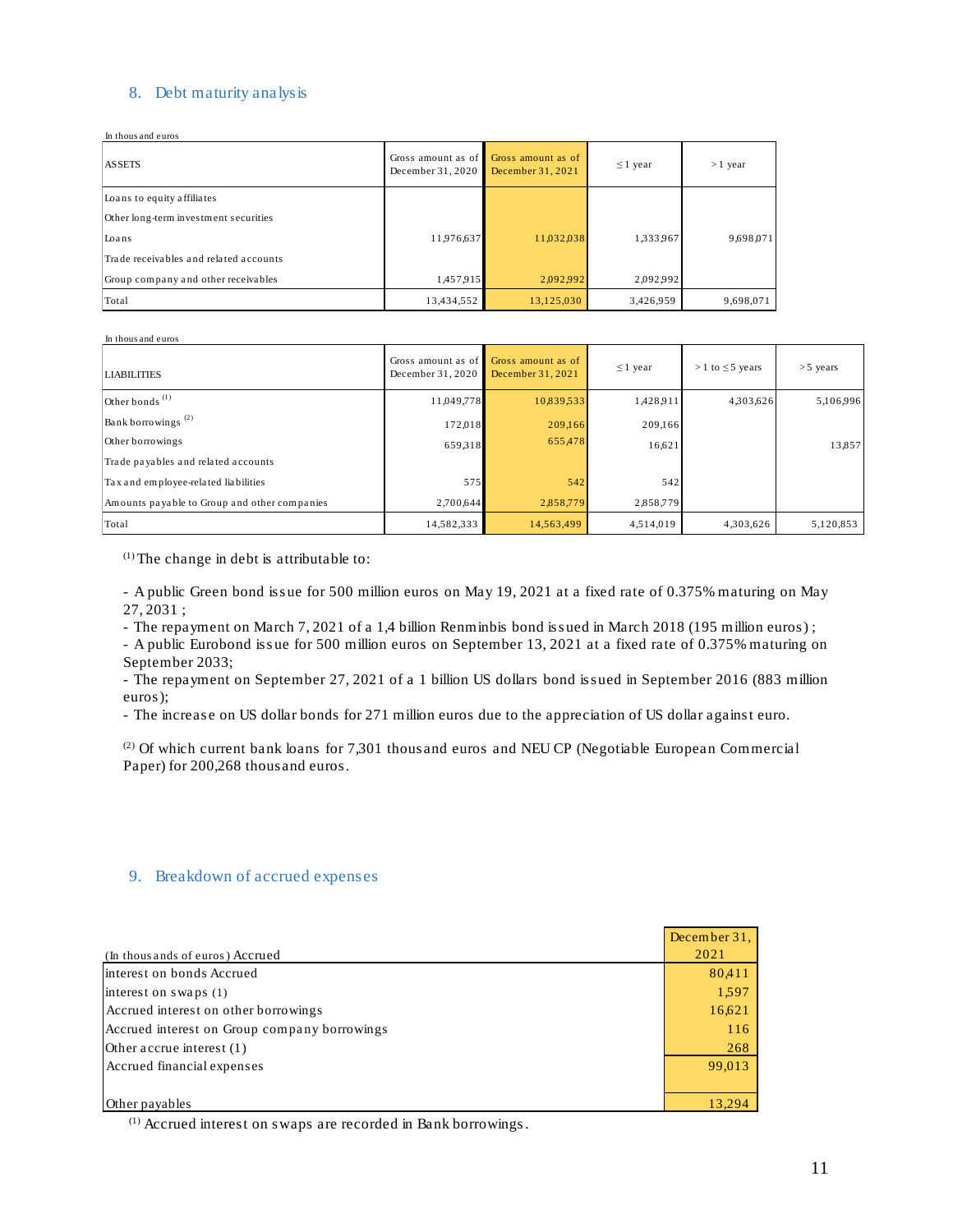# 10. Breakdown of accrued income

|                                                      | December $31.$ |
|------------------------------------------------------|----------------|
| (In thous ands of euros) Accrued                     | 2021           |
| linterest on loans                                   | 96.562         |
| Accrued interest on receivables from Group companies | 1,853          |
| Other accrued interest receivable                    | 61             |
| Accrued income                                       | 98.482         |

# 11. Loan issue costs to be amortized

| In thous and euros | December 31, 2020 | Increases | Decreases | December 31,<br>2021 |
|--------------------|-------------------|-----------|-----------|----------------------|
| Issue costs        | 24,049            | 2,687     | (4.861)   | 21,875               |
| Total              | 24,049            | 2,687     | (4,861)   | 21,875               |

# 12. Bond redemption premiums

| In thous and euros          | December 31, 2020 | Increase | Decrease | December 31,<br>2021 |
|-----------------------------|-------------------|----------|----------|----------------------|
| Before 2020 is sue premiums | 31,721            |          | (5,804)  | 25.917               |
| $ 2021$ issue premiums      |                   | 5.073    | (263)    | 4,810                |
| Total                       | 31,721            | 5,073    | (6,067)  | 30,727               |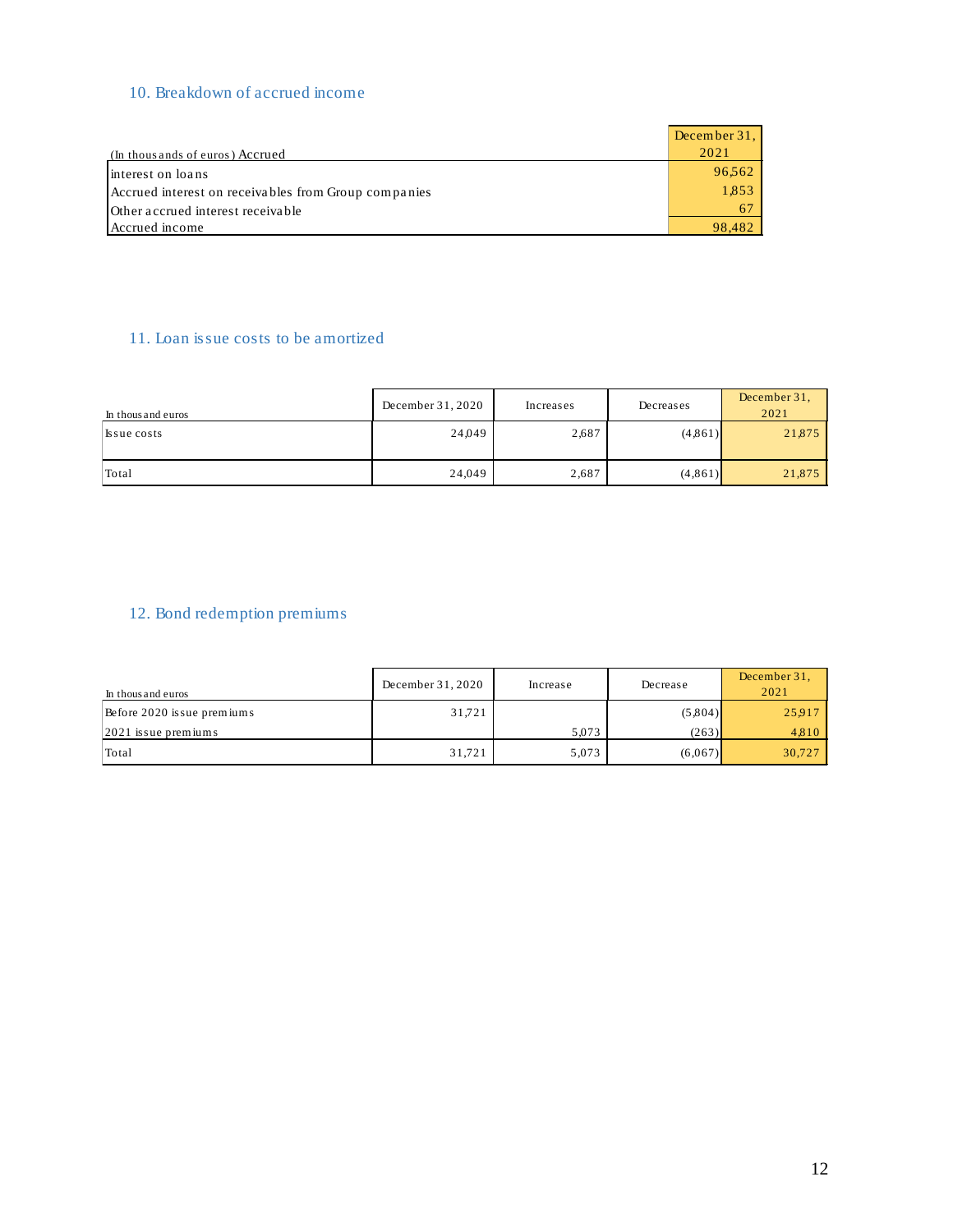### 13. Financial instruments

| (In thous ands of euros)                               | December 31, 2021 |
|--------------------------------------------------------|-------------------|
|                                                        |                   |
| Financial instruments Assets                           |                   |
| Cash settlements relating to interest rate hedging (1) | 91,786            |
| Forex swap on NEUCP and US CP                          | 93                |
| Forex swap on Group loans/borrowings                   | 52,406            |
|                                                        | 144.285           |
|                                                        |                   |
| Financial instruments Liabilities                      |                   |
| Forex s wap on NEUCP and US CP                         |                   |
| Forex s wap on Group loans/borrowings                  |                   |
|                                                        |                   |

### 14. Tax consolidation

L'Air Liquide S.A., together with the French subsidiaries in which it has a direct or indirect interest of at least 95%, forms a tax consolidation group as defined by Article 223 A of the French General Tax Code.

Air Liquide Finance calculates its tax provision as if it was taxed separa tely and pays its tax to L'Air Liquide S.A., the group parent company.

### 15. Income tax

Income tax totaled 9,184 thousand euros compared to 9,178 thous and euros on December 31, 2020. The December 31 2021 income tax expense breaks down as follows:

|                             | As of 12/31/2021 |
|-----------------------------|------------------|
| -Current tax <sup>(1)</sup> | 9.658            |
| -Deferred tax $(2)$         | -474             |
| $-2020$ Income tax          | 9.184            |

(1)Taxable income was obtained after allocation of any related add-backs, deductions, and tax credits. In fiscal year 2021, Air Liquide Finance posted a taxable income of 63,982 thous and euros. The corporate income tax rate was 26.5% and the additional contribution totaled 3.3%. Tax credits for allocation totaled 7,831 thous and euros and derive from withholding taxes on interest billed to the subsidiaries of certain countries.

(2) The deferred tax impact in 2021 amounting to  $-474$  thousand euros is primarily due to the amortization of loan issue costs and premiums, which had been immediately deducted for tax purposes in prior years.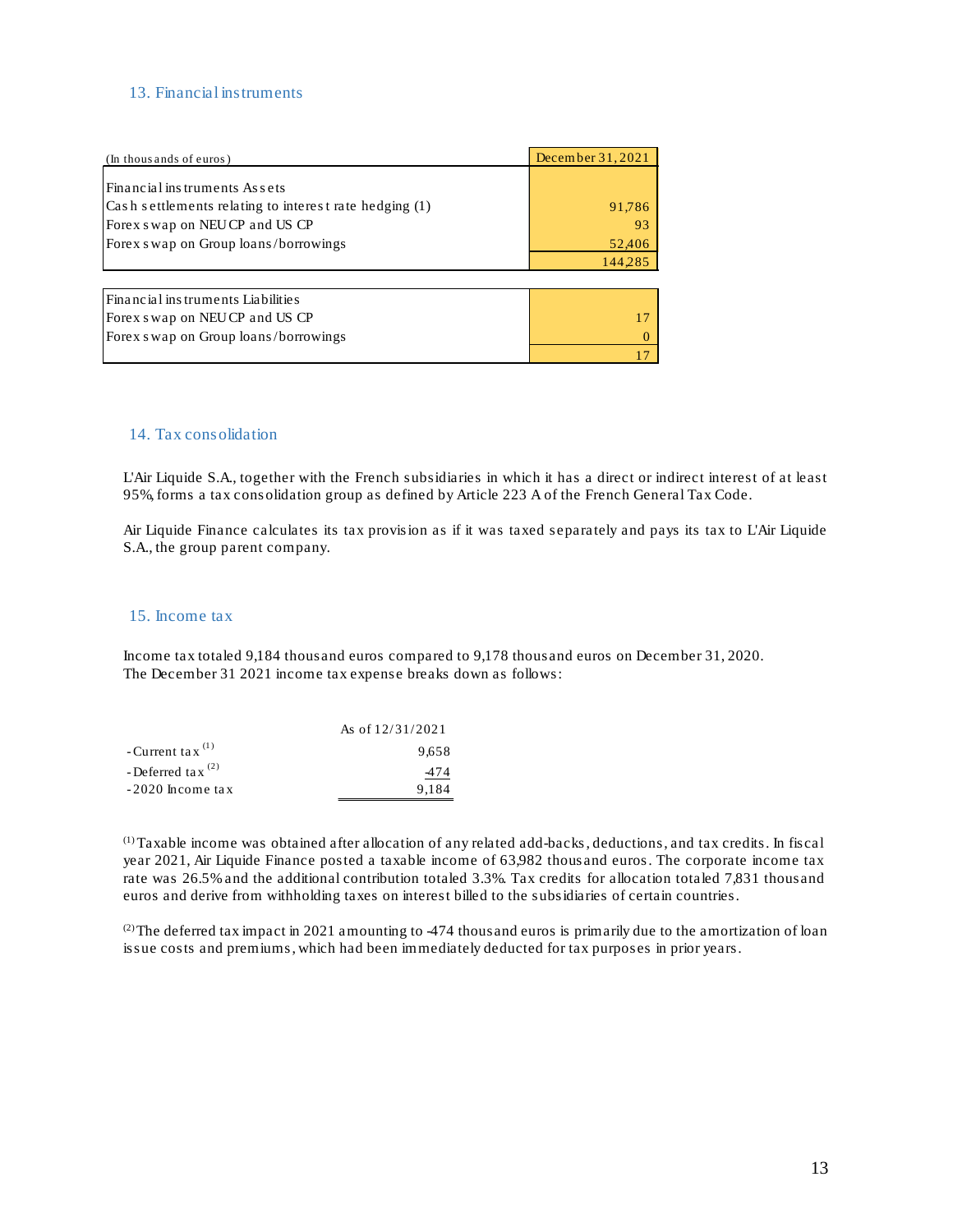### 16. Off-balance sheet commitments

### ■ Commitments received:

Insofar as Air Liquide Finance's s ole activity is to finance the Group, L'Air Liquide S.A. is required to guarantee any issues carried out by the company. Air Liquide Finance also conducts foreign exchange and interest rate risk hedging transactions for the Group's subsidiaries. L'Air Liquide S.A. is required to guarantee these trans actions.

The total amount of commitments as of December 31, 2021 is 11.3 billion euros. Furthermore, Air Liquide Finance received a commitment from Air Liquide Oil &Gas for an amount of 0.3 million GBP.

■ Information on interest rate derivative instruments (excluding foreign exchange and interest rate risk hedging instruments contracted for the Group subsidiaries).:

| In thous and euros                                                      | December 31, 2021 |            |  |
|-------------------------------------------------------------------------|-------------------|------------|--|
| Type of instrument                                                      | Nominal Value     | Fair value |  |
| Rate risk                                                               | 1,315,332         | 61,130     |  |
| Interest rate swap<br>Cross Currency Swap<br>Options rate (cap / floor) | 1,315,332         | 61,130     |  |
| TOTAL                                                                   | 1,315,332         | 61,130     |  |

The fair value of interest rate derivative instruments is bas ed on the value of the contract on the market at the closing date.

The foreign exchange part of the cross currency swaps fair value is booked in Balance Sheet in "Financial instruments" (note 13).

Insofar as all these instruments are allocated to hedging transactions, changes in fair value did not impact the financialstatements as of December 31, 2021.

### ■ Credit lines

Air Liquide Finance has a variety of financing s ources to fund the needs of L'Air Liquide S.A. and those of the main Group subsidiaries, whether it be long term (bank credit lines, bond issues (in France or abroad) res erved for qualified investors) or s hort term (in France, in the form of short-term negotiable s ecurities under a program for a maximum amount of 3 billion euros and, in the United States, via its US subsidiary, Air Liquide US, L.L.C., in the form of US Commercial Paper (USCP) under a program for a maximum amount of 2 billion US dollars).

As of December 31, 2021, the amount of confirmed credit lines was 3.6 billion euros, unchanged since December 31, 2020. The total amount of bilateral credit lines was at 1.1 billion euros (unchanged since December 31 2020). Moreover, the syndicated credit line amounts to 2.5 billion euros (unchanged since December 31 2020).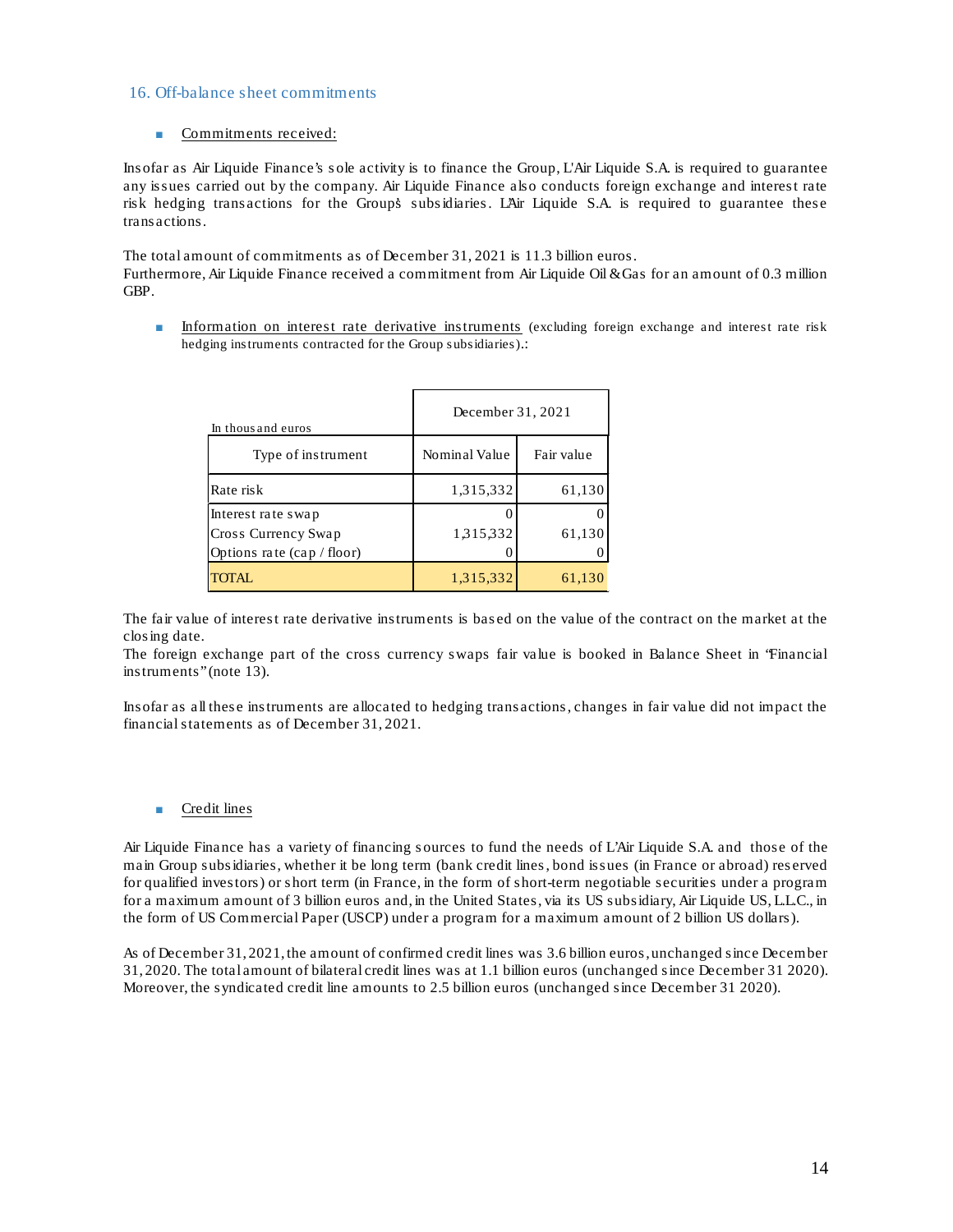### 17. Consolidated financialstatements

The company is fully consolidated in the Air Liquide Group financialstatements.

Pursuant to Article L 223-16 of the French Commercial Code, Air Liquide Finance should prepare consolidated financial statements, as it exclusively controls the subsidiary Air Liquide US LLC that issues marketable securities admitted for trading on a regulated market (USCP).

However, the consolidated group formed by Air Liquide Finance and its subsidiary is of minimal importance insofar as of December 31, 2021 :

■ The shareholders'equity of Air Liquide US LLC amounts to 136 thous and US dollars before a net income of 1 thousand US dollars,

■ Air Liquide Finance borrowed a total of 50 million US dollars from Air Liquide US LLC, which issued USCP for the s ame amount being 50 million US dollars.

### 18. Post-balance sheet events

At the end of February 2022, a military conflict happened between Russia and Ukraine. Air Liquide Finance has no activity in Ukraine. In Russia, the amounts of loans, receivables and debts that Air Liquide Finance grants to Russian subsidiaries of the Air Liquide Group represents less than 0.5% of the total of the Balance Sheet.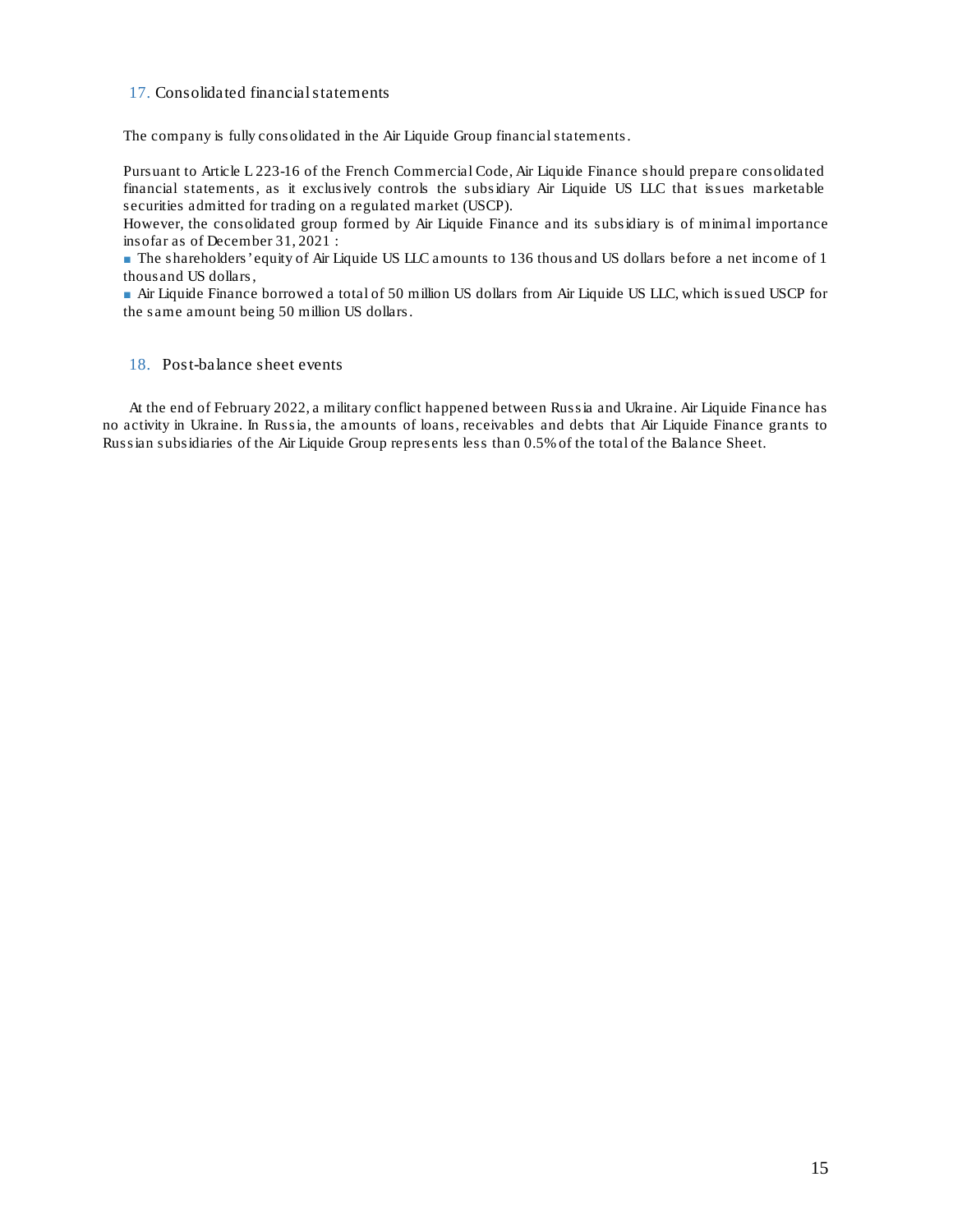

# **Statutory Auditor's report on the financial statements**

# **(For the year ended December 31, 2021)**

This is a free translation into English of the Statutory Auditors' report issued in French and is provided *solely for the convenience of English speaking readers. This report includes information specifically required byEuropeanregulations orFrenchlaw, suchas informationabout theappointment of Statutory Auditors. This report should be read in conjunction with, and construed in accordance with, French law and professional auditing standards applicable in France.*

# **Air Liquide Finance**

6, rue Cognacq-Jay 75007 Paris, France

To the Shareholders,

### **Opinion**

In compliance with the engagement entrusted to us by your Annual General Meeting, we have audited the accompanyingfinancial statements of Air Liquide Finance for the year ended December 31, 2021.

In our opinion, the financial statements give a true and fair view of the assets and liabilities and of the financial position of the Company at December 31, 2021 and of the results of its operations for the year then ended in accordance with French accounting principles.

### **Basis for opinion**

### *Audit framework*

We conducted our audit in accordance with professional standards applicable in France. We believe that the audit evidence we have obtained is sufficient and appropriate to provide a basis for our opinion.

Our responsibilities under these standards are further described in the "Responsibilities of Statutory Auditors relating to the audit of the financial statements" section of our report.

*PricewaterhouseCoopersAudit, SA,63, rue de Villiers, 92208 Neuilly-sur-Seine Cedex Te lephone: +33 (0)1 5657 58 59, www.pwc.fr*

Société d'expertise comptable inscrite au tableau de l'ordre de Paris - lle de France. Société de commissariat aux comptes membre de la compagnie régionale de<br>Versailles et du Centre. Société par Actions Simplifiée au cap TVA n° FR 76 672 006 483. Siret 672 006 483 00362. Code APE 6920 Z. Bureaux : Bordeaux, Grenoble, Lille, Lyon, Marseille, Metz, Nantes, Neuilly-Sur-Seine, Nice, Poitiers, Rennes, Rouen, Strasbourg, Toulouse.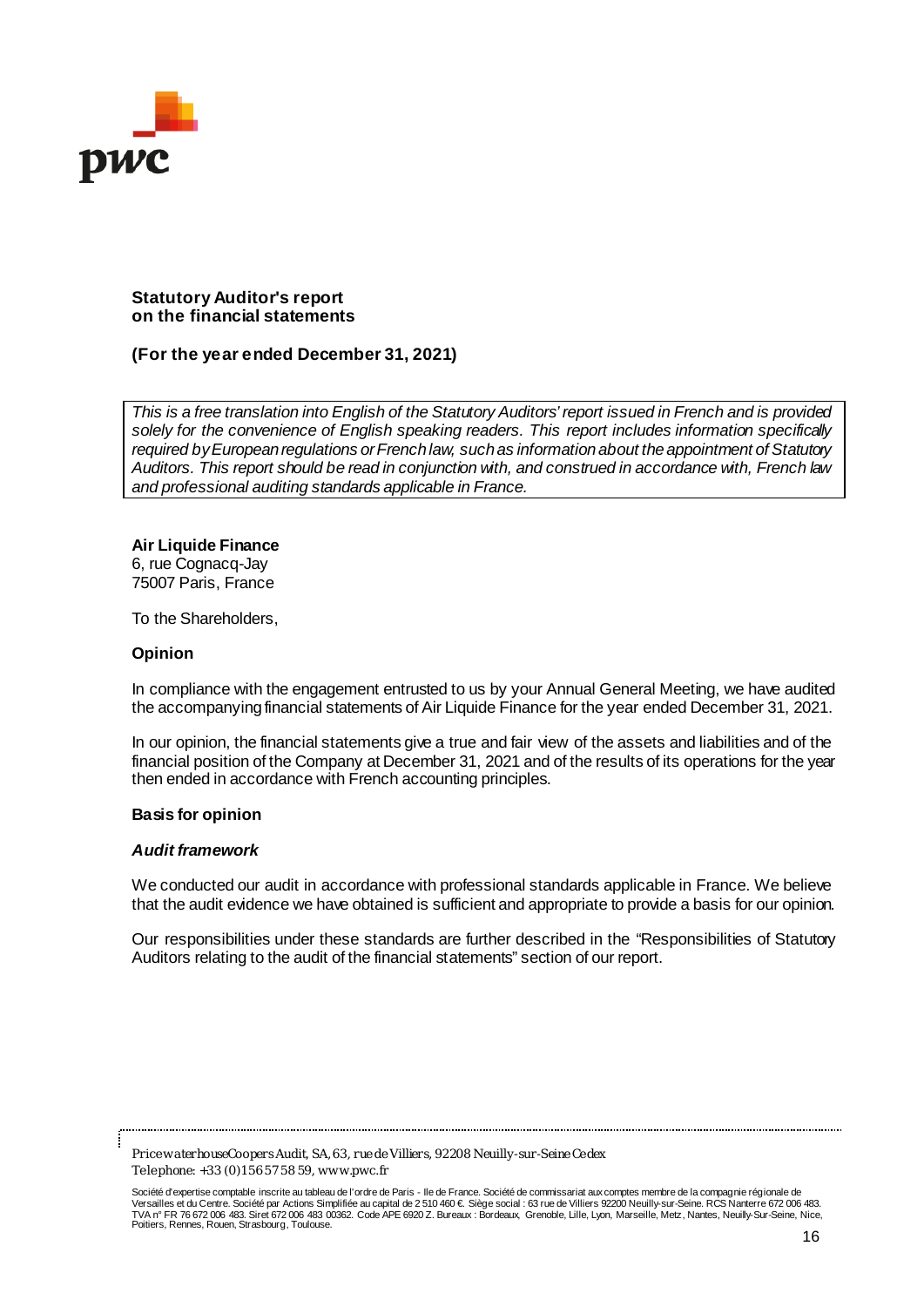# *Independence*

We conducted our audit engagement in compliance with the independence rules provided for in the French Commercial Code (*Code de commerce*) and the French Code of Ethics (*Code de déontologie*) for Statutory Auditors for the period from January 1, 2021 to the date of our report, and, in particular, we did not provide any non-audit services prohibited by Article 5(1) of Regulation (EU) No. 537/2014.

In addition, the non-audit services that we provided to the Company and the entities it controls during the reporting period and that are not described in the management report or the notes to the financial statements are as follows: comfort letters for the update of the EMTN programme in May 2021 and with respect to the drawdown in September 2021.

# **Justification of assessments– Key audit matters**

Due to the global crisis related to the Covid-19 pandemic, the financial statements of this period have been prepared and audited under specific conditions. Indeed, this crisis and the exceptional measures taken in the context of the state of sanitary emergency have had numerous consequences for companies, particularly on their operations and their financing, and have led to greater uncertainties on their future prospects. Those measures, such as travel restrictions and remote working, have also had an impact on the companies' internal organization and the performance of the audits.

It is in this complex and evolving context that, in accordance with the requirements of Articles L.823-9 and R.823-7 of the French Commercial Code relating to the justification of our assessments, we inform you of the key audit matters relating to the risks of material misstatement that, in our professional judgment, were the most significant in our audit of the financial statements, as well as how we addressed those risks.

We determined that there were no key audit matters to discuss in our report.

# **Specific verifications**

In accordance with professional standards applicable in France, we have also performed the specific verifications required by French legal and regulatory provisions.

### *Information given in the management report* and *in* the *other documents provided to the shareholderswith respect to the Company'sfinancial position and the financial statements*

We have no matters to report as to the fair presentation and the consistency with the financial statements of the information given in the Board of Directors' management report and in the other documents provided to the shareholders with respect to the Company's financial position and the financial statements.

We attest to the fair presentation and the consistency with the financial statements of the information about the payment terms referred to in Article D.441-6 of the French Commercial Code.

### *Report on corporate governance*

We attest that the Board of Directors' report on corporate governance sets out the information required by Articles L.225-37-4 and L.22-10-10 of the French Commercial Code.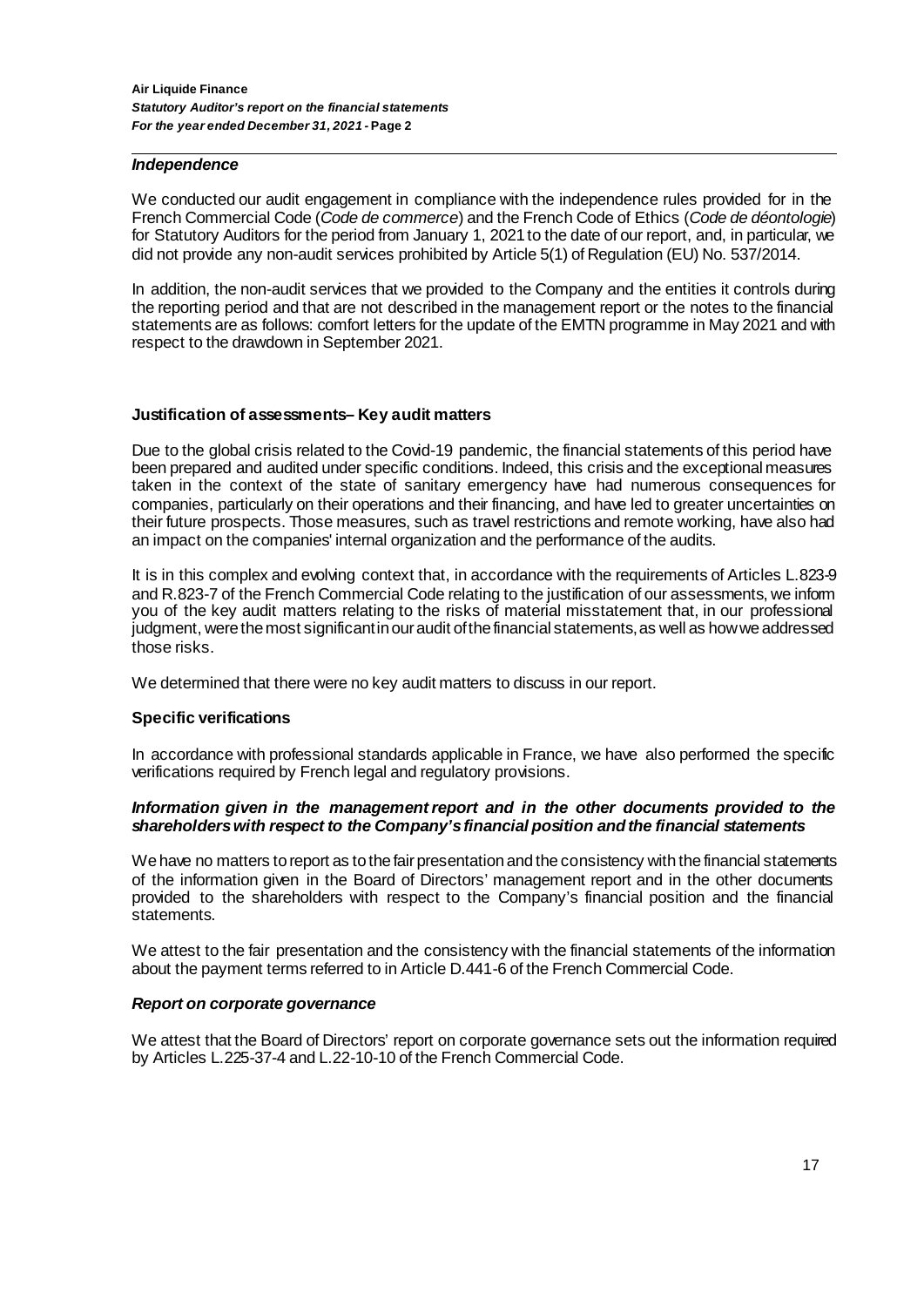Concerning the information given in accordance with the requirements of Article L.22-10-11 of the French Commercial Code relating to those items the Company has deemed liable to have an impact in the event of a takeover bid or exchange offer, we have verified its consistency with the underlying documents that were disclosed to us. Based on this work, we have no matters to report with regard to this information.

### **Other verifications and information pursuant to legal and regulatory requirements**

### *Appointment of the Statutory Auditors*

We were appointed Statutory Auditors of Air Liquide Finance by the Annual General Meeting held on May 22, 2017.

At December 31, 2021, PricewaterhouseCoopers Audit was in the fifth consecutive year of its engagement.

### **Responsibilitiesofmanagementandthose chargedwithgovernanceforthe financialstatements**

Management is responsible for preparing financial statements giving a true and fair view in accordance with French accounting principles, and for implementing the internal control procedures it deems necessary for the preparation of financial statements that are free of material misstatement, whether due to fraud or error.

In preparing the financial statements, management is responsible for assessing the Company's ability to continue as a going concern, disclosing, as applicable, matters related to going concern, and using the going concern basis of accounting, unless it expects to liquidate the Company or to cease operations.

The financial statements were approved by the Board of Directors.

### **Responsibilitiesof StatutoryAuditorsrelating to the audit of the financial statements**

Our role is to issue a report on the financial statements. Our objective is to obtain reasonable assurance about whether the financial statements as a whole are free of material misstatement. Reasonable assurance is a high level of assurance, but is not a guarantee that an audit conducted in accordance with professional standards will always detect a material misstatement when it exists. Misstatements can arise from fraud or error and are considered material if, individually or in the aggregate, they could reasonably be expected to influence the economic decisions taken by users on the basis of these financial statements.

As specified inArticle L.823-10-1 oftheFrenchCommercial Code, our audit does not include assurance on the viability or quality of the Company's management.

As part of an audit conducted in accordance with professional standards applicable in France, the Statutory Auditors exercise professional judgment throughout the audit. They also:

• identify and assess the risks of material misstatement in the financial statements, whether due to fraud or error, design and perform audit procedures in response to those risks, and obtain audit evidence considered to be sufficient and appropriate to provide a basis for their opinion. The risk of not detecting a material misstatement resulting from fraud is higher than for one resulting from